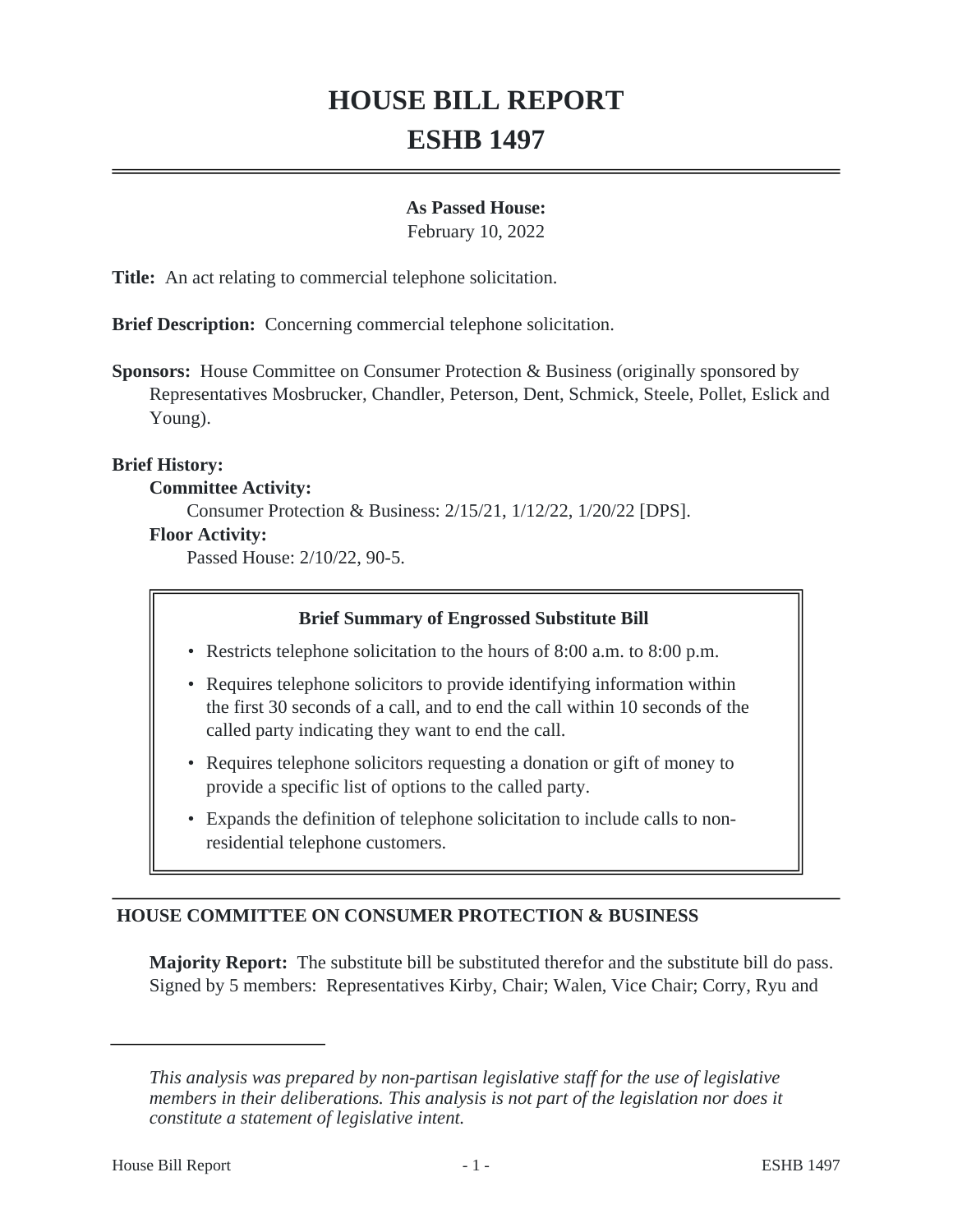Santos.

**Minority Report:** Do not pass. Signed by 1 member: Representative Dufault, Assistant Ranking Minority Member.

**Minority Report:** Without recommendation. Signed by 1 member: Representative Vick, Ranking Minority Member.

**Staff:** Corey Patton (786-7388).

# **Background:**

Telephone solicitation in Washington is primarily regulated by two overlapping statutes: the Telephone Solicitation Act of 1986 (TSA) and the Commercial Telephone Solicitation Regulation Act of 1989 (CTSRA). These acts contain both similar and distinct provisions.

|                                       | <b>Telephone Solicitation Act</b>                                   | <b>Commercial Telephone Solicitation</b><br><b>Regulation Act</b>                   |
|---------------------------------------|---------------------------------------------------------------------|-------------------------------------------------------------------------------------|
| <b>Scope and</b><br><b>Exceptions</b> | The TSA defines "telephone<br>solicitation" as the unsolicited      | The CTSRA defines "commercial<br>telephone solicitation" as:                        |
|                                       | initiation of a telephone call by a                                 |                                                                                     |
|                                       | commercial or nonprofit company<br>or organization to a residential | (a) an unsolicited telephone call to a<br>person initiated by a salesperson, and    |
|                                       | telephone customer and conversation                                 | conversation for the purpose of                                                     |
|                                       | for the purpose of encouraging a                                    | inducing the person to purchase or                                                  |
|                                       | person to purchase property, goods,                                 | invest in property, goods, or services;                                             |
|                                       | or services or soliciting donations of                              |                                                                                     |
|                                       | money, property, goods, or services.                                | (b) other communication with a person<br>where: (i) a free gift, award, or prize is |
|                                       | "Telephone solicitation" does not                                   | offered to a purchaser who has not                                                  |
|                                       | include:                                                            | previously purchased from the person<br>initiating the communication; and (ii) a    |
|                                       | (a) calls made in response to a request                             | telephone call response is invited; and                                             |
|                                       | or inquiry by the called party;                                     | (iii) the salesperson intends to complete                                           |
|                                       |                                                                     | a sale or enter into an agreement to                                                |
|                                       | (b) calls made by a not-for-profit                                  | purchase during the course of the                                                   |
|                                       | organization to its own list of bona                                | telephone call; or                                                                  |
|                                       | fide or active members of the                                       |                                                                                     |
|                                       | organization;                                                       | (c) other communication with a person                                               |
|                                       |                                                                     | which misrepresents the price, quality,                                             |
|                                       | (c) calls limited to polling or                                     | or availability of property, goods, or                                              |
|                                       | soliciting the expression of ideas,                                 | services and which invites a response                                               |
|                                       | opinions, or votes; or                                              | by telephone or which is followed by a                                              |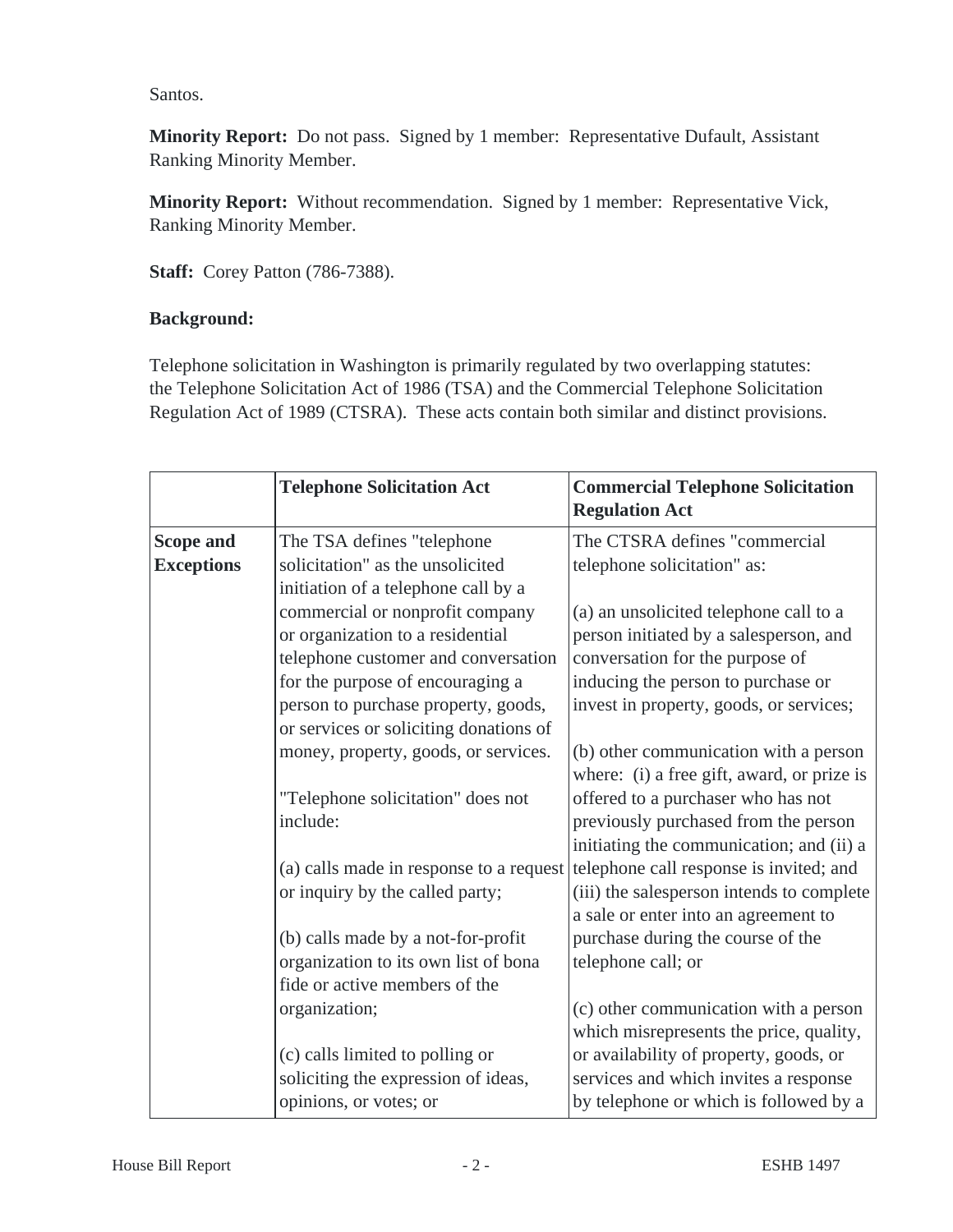|                                              | (d) business-to-business contacts.                                                                                                                                                                                                                                                                                                                                                                                                                                                                   | call to the person by a salesperson.                                                                                                                                                                                                                                                                                                                                                                                                                                                                                |
|----------------------------------------------|------------------------------------------------------------------------------------------------------------------------------------------------------------------------------------------------------------------------------------------------------------------------------------------------------------------------------------------------------------------------------------------------------------------------------------------------------------------------------------------------------|---------------------------------------------------------------------------------------------------------------------------------------------------------------------------------------------------------------------------------------------------------------------------------------------------------------------------------------------------------------------------------------------------------------------------------------------------------------------------------------------------------------------|
|                                              | The TSA does not cover calls from<br>political parties.                                                                                                                                                                                                                                                                                                                                                                                                                                              | "Commercial telephone solicitor"<br>means any person who engages in<br>commercial telephone solicitation,<br>including service bureaus.                                                                                                                                                                                                                                                                                                                                                                             |
|                                              |                                                                                                                                                                                                                                                                                                                                                                                                                                                                                                      | However, the CTSRA exempts a<br>number of specific industries and<br>activities (e.g., isolated solicitations;<br>calls by charities and collection<br>agencies; the sale of certain securities,<br>cable television, fish, etc.)                                                                                                                                                                                                                                                                                   |
| <b>Identification</b><br><b>Requirements</b> | Within the first 30 seconds of the call,<br>a person making a telephone<br>solicitation must identify himself or<br>herself; the company or organization<br>on whose behalf the solicitation is<br>being made; and the purpose of the<br>call.                                                                                                                                                                                                                                                       | Within the first minute of the call, a<br>commercial telephone solicitor or<br>salesperson must identify himself or<br>herself; the company on whose behalf<br>the solicitation is being made; and the<br>property, goods, or services being sold.                                                                                                                                                                                                                                                                  |
| <b>Call</b><br><b>Termination</b>            | Not applicable.                                                                                                                                                                                                                                                                                                                                                                                                                                                                                      | Within the first minute of the call, a<br>commercial telephone solicitor or<br>salesperson must terminate the call<br>within 10 seconds if the purchaser<br>indicates they do not wish to continue<br>the conversation.                                                                                                                                                                                                                                                                                             |
| <b>List Removal</b>                          | At any point during the call, if the<br>called party states or indicates that<br>they do not want to be called again<br>or want to have their contact<br>information removed from the<br>solicitor's telephone lists, the<br>solicitor: (1) must not make any<br>additional telephone solicitation<br>of the called party at that telephone<br>number for at least one year; and<br>(2) must not sell or give the called<br>party's name and telephone number to<br>another company or organization. | At any point during the call, if the<br>purchaser states or indicates that they<br>do not want to be called again or want<br>to have their contact information<br>removed from the solicitor's telephone<br>lists, the solicitor: (1) must not make<br>any additional commercial telephone<br>solicitation of the called party at that<br>telephone number for at least one year;<br>and (2) must not sell or give the called<br>party's name and telephone number to<br>another commercial telephone<br>solicitor. |
| <b>Registration</b>                          | Not applicable.                                                                                                                                                                                                                                                                                                                                                                                                                                                                                      | Commercial telephone solicitors<br>must register with the Department of<br>Licensing to do business in                                                                                                                                                                                                                                                                                                                                                                                                              |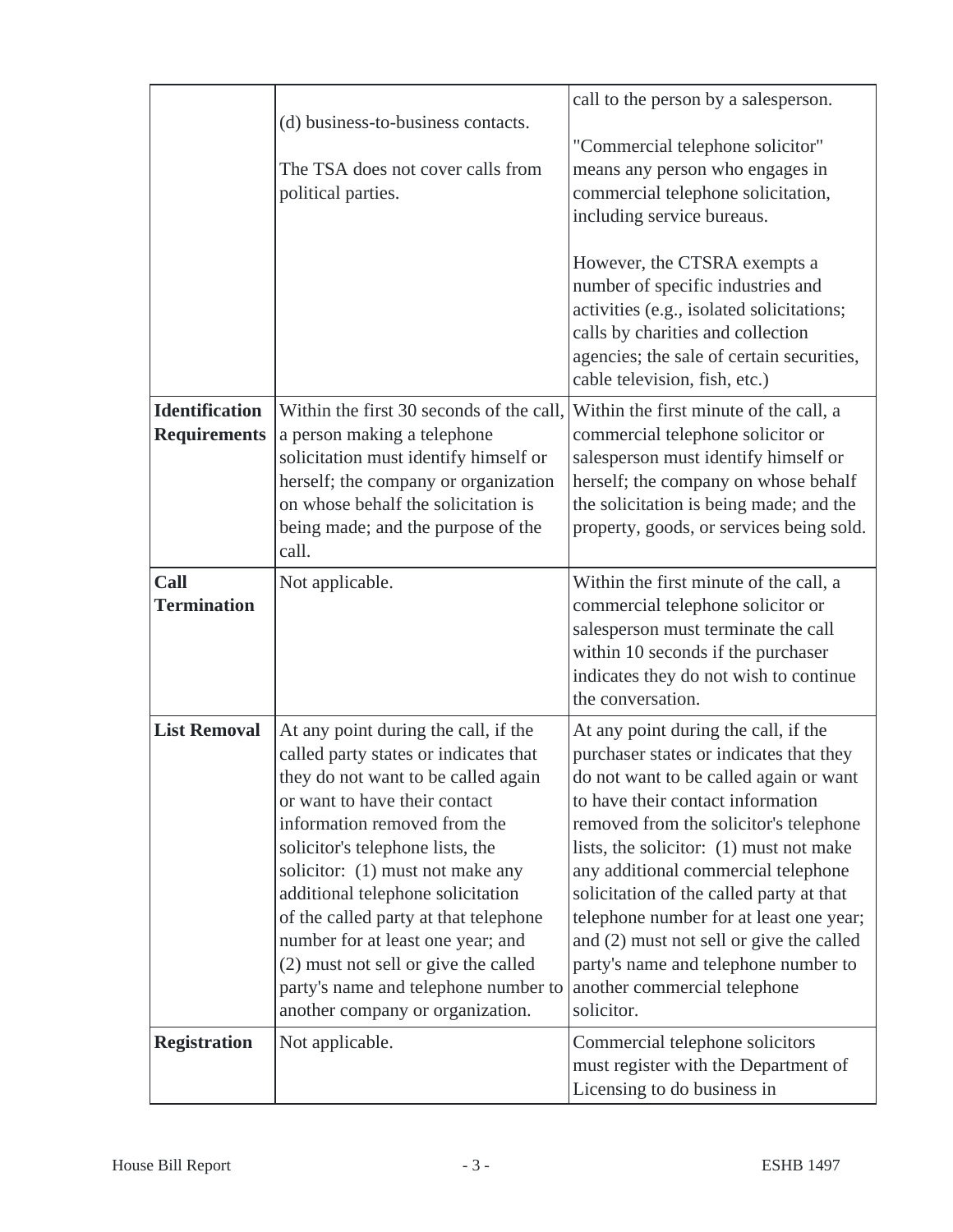|                                                                   |                                                                                                                                                                                                                                       | Washington. Doing business includes<br>both commercial telephone solicitation<br>from a location in Washington and<br>solicitation of purchasers located in<br>Washington.                                                                                                                                                                                                                                                                                                            |
|-------------------------------------------------------------------|---------------------------------------------------------------------------------------------------------------------------------------------------------------------------------------------------------------------------------------|---------------------------------------------------------------------------------------------------------------------------------------------------------------------------------------------------------------------------------------------------------------------------------------------------------------------------------------------------------------------------------------------------------------------------------------------------------------------------------------|
| <b>Disciplinary</b><br><b>Action</b>                              | Not applicable.                                                                                                                                                                                                                       | The Department of Licensing may<br>take disciplinary action when a<br>commercial telephone solicitor engages<br>in unprofessional conduct under the<br>Uniform Regulation of Business and<br>Professions Act, or:<br>(1) engages in any unfair or deceptive<br>commercial telephone solicitation;<br>(2) places calls to a residence that will<br>be received before 8:00 a.m. or after<br>9:00 p.m.; or $(3)$ engages in conduct<br>to harass, intimidate, or torment any<br>person. |
| <b>Enforcement</b><br>by the<br><b>Attorney</b><br><b>General</b> | The Attorney General may bring an<br>action to enforce compliance.                                                                                                                                                                    | The Attorney General may bring an<br>action to enforce compliance.                                                                                                                                                                                                                                                                                                                                                                                                                    |
| <b>Fines and</b>                                                  | Violation of the identification and list<br>Civil Penalties   removal requirements is punishable<br>by a fine of up to $$1,000$ per<br>violation.                                                                                     | A civil penalty of \$500 to \$2,000 shall<br>be imposed by the court for each<br>violation.                                                                                                                                                                                                                                                                                                                                                                                           |
| <b>Private Civil</b><br><b>Actions</b>                            | Individuals subject to repeated<br>violations may bring a civil action<br>to enjoin violations and recover<br>damages, including at least \$100<br>per violation. A prevailing plaintiff is<br>entitled to attorney's fees and costs. | A person who is injured by a violation<br>may bring an action for recovery of<br>actual damages, attorney's fees, and<br>costs.<br>A violation is an unfair or deceptive act<br>in trade or commerce for the purposes<br>of the Consumer Protection Act.                                                                                                                                                                                                                              |
| <b>Criminal</b><br><b>Prosecution</b>                             | Not applicable.                                                                                                                                                                                                                       | A knowing violation or the knowing<br>employment of any device, scheme,<br>or artifice to deceive in connection with<br>an offer or sale by a commercial<br>telephone solicitor is punishable as a<br>misdemeanor, gross misdemeanor, or<br>class C felony depending on the value<br>of the transaction.                                                                                                                                                                              |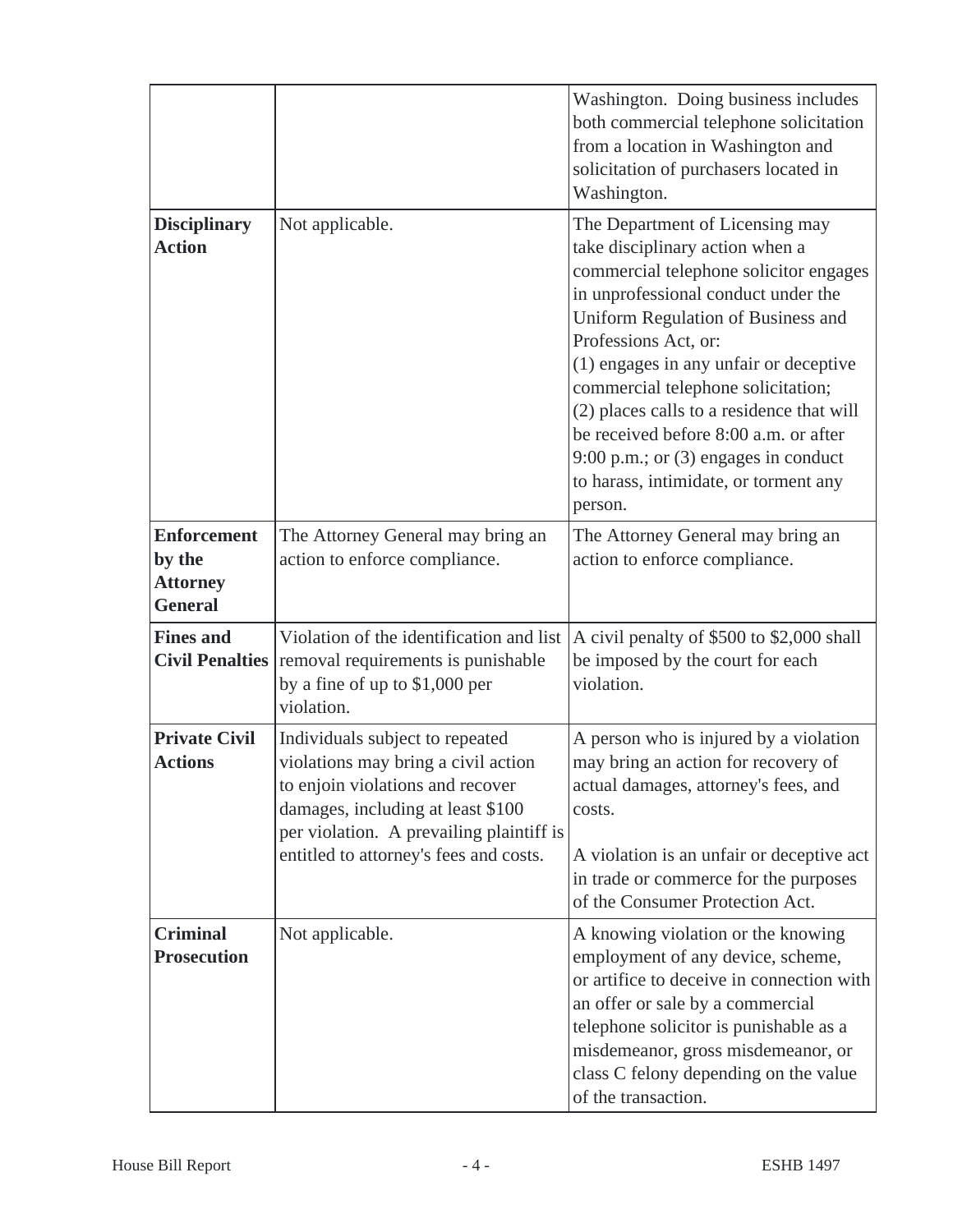|  | Solicitation without registration is a |
|--|----------------------------------------|
|  | misdemeanor.                           |

## **Summary of Engrossed Substitute Bill:**

#### Telephone Solicitation Defined.

The definition of "telephone solicitation" for purposes of the Telephone Solicitation Act (TSA) is expanded to include qualifying calls to any person, regardless of whether they are residential telephone customers (e.g., cell phone users).

### Call Time Restrictions.

Solicitors may not call individuals before 8:00 a.m. or after 8:00 p.m. at the call recipient's local time. This modified time restriction is made consistent between the TSA and the Commercial Telephone Solicitation Regulation Act (CTSRA).

### Identification and Opt-Out.

Within the first 30 seconds of each call, solicitors must identify the caller; identify the company or organization on whose behalf the solicitation is being made; and state the purpose of the call. If the solicitor is requesting a donation or gift of money, the solicitor must ask the called party whether they want to continue the call, end the call, or be removed from the solicitor's telephone lists. The identification requirement and 30 seconds in which it must be completed are made consistent under the TSA and the CTSRA.

### Call Termination.

At any point during the call, if the called party states or indicates that they want to end the call, the solicitor must end the call within 10 seconds. This requirement is made consistent between the TSA and the CTSRA.

### List Removal.

At any point during the call, if the called party states or indicates that they do not want to be called again or want to have their contact information removed from the solicitor's telephone lists, the solicitor: (1) must inform the called party their contact information will be removed for at least one year; (2) must end the call within 10 seconds; (3) must not contact the called party again at any number associated with that party for at least one year; and (4) must not sell or give away the called party's contact information. The list removal provision is made consistent between the TSA and the CTSRA.

#### Fines.

Violations of the call time restrictions or identification and opt-out, call termination, or list removal requirements are subject to a \$1,000 fine for each violation under the TSA.

#### Disciplinary Actions.

Under the CTSRA, the Department of Licensing may take disciplinary action when a